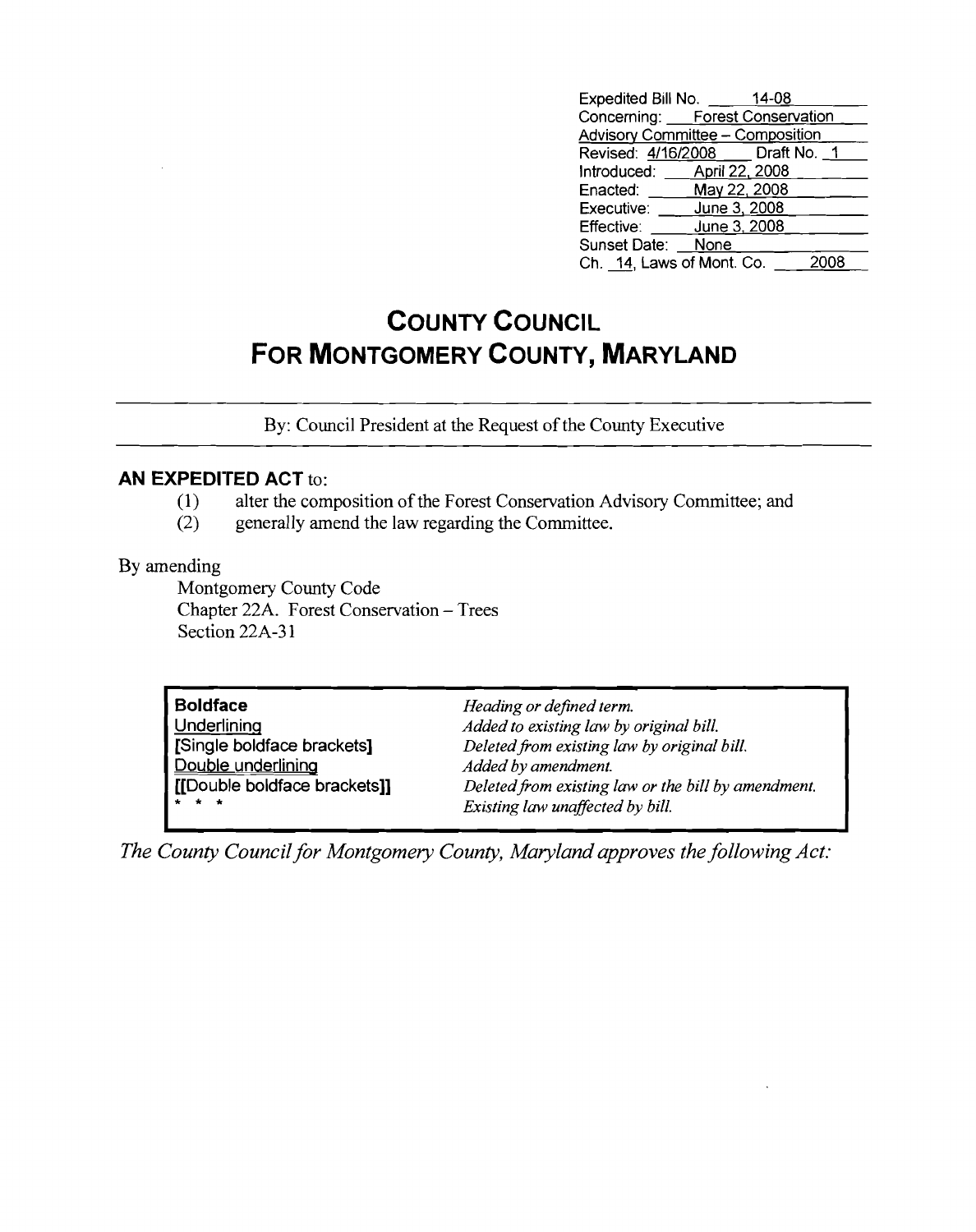| $\mathbf{1}$ |     |     |                   | Sec. 1. Section 22A-31 is amended as follows:                           |
|--------------|-----|-----|-------------------|-------------------------------------------------------------------------|
| 2            |     |     |                   | 22A-31. Forest Conservation Advisory Committee.                         |
| 3            |     |     |                   |                                                                         |
| 4            | (c) |     |                   | Composition and terms of members.                                       |
| 5            |     | (1) |                   | The Committee has $[15]$ $\underline{16}$ public members.<br>The public |
| 6            |     |     |                   | members should include:                                                 |
| 7            |     |     | (A)               | landscape architects;                                                   |
| 8            |     |     | (B)               | arborists and urban foresters;                                          |
| 9            |     |     | (C)               | horticulturists and representatives from the<br>nursery                 |
| 10           |     |     |                   | industry;                                                               |
| 11           |     |     | (D)               | persons directly engaged in agriculture;                                |
| 12           |     |     | (E)               | persons directly involved in the building industry;                     |
| 13           |     |     | (F)               | members of citizen groups;                                              |
| 14           |     |     | $\left( G\right)$ | members<br>$\sigma$<br>environmental<br>conservation<br>and             |
| 15           |     |     |                   | organizations; [and]                                                    |
| 16           |     |     | (H)               | representatives of public utility companies[.]; and                     |
| 17           |     |     | $\rm(D)$          | persons who own a forest stand of at least 2 acres.                     |
| 18           |     | (2) |                   | The Executive must designate a staff member from each of the            |
| 19           |     |     |                   | following departments to serve as an ex officio member:                 |
| 20           |     |     |                   | (A)<br>Economic Development;                                            |
| 21           |     |     |                   | (B)<br>Environmental Protection; [and]                                  |
| 22           |     |     |                   | (C)<br>Public Works and Transportation[.]; and                          |
| 23           |     |     |                   | Permitting Services.<br>(D)                                             |
| 24           |     | (3) |                   | The Executive must invite a representative from each of the             |
| 25           |     |     |                   | following agencies to serve as an ex officio member:                    |
| 26           |     |     | (A)               | the County Planning Board; and                                          |
| 27           |     |     |                   |                                                                         |

 $\mathcal{A}^{\mathcal{A}}$